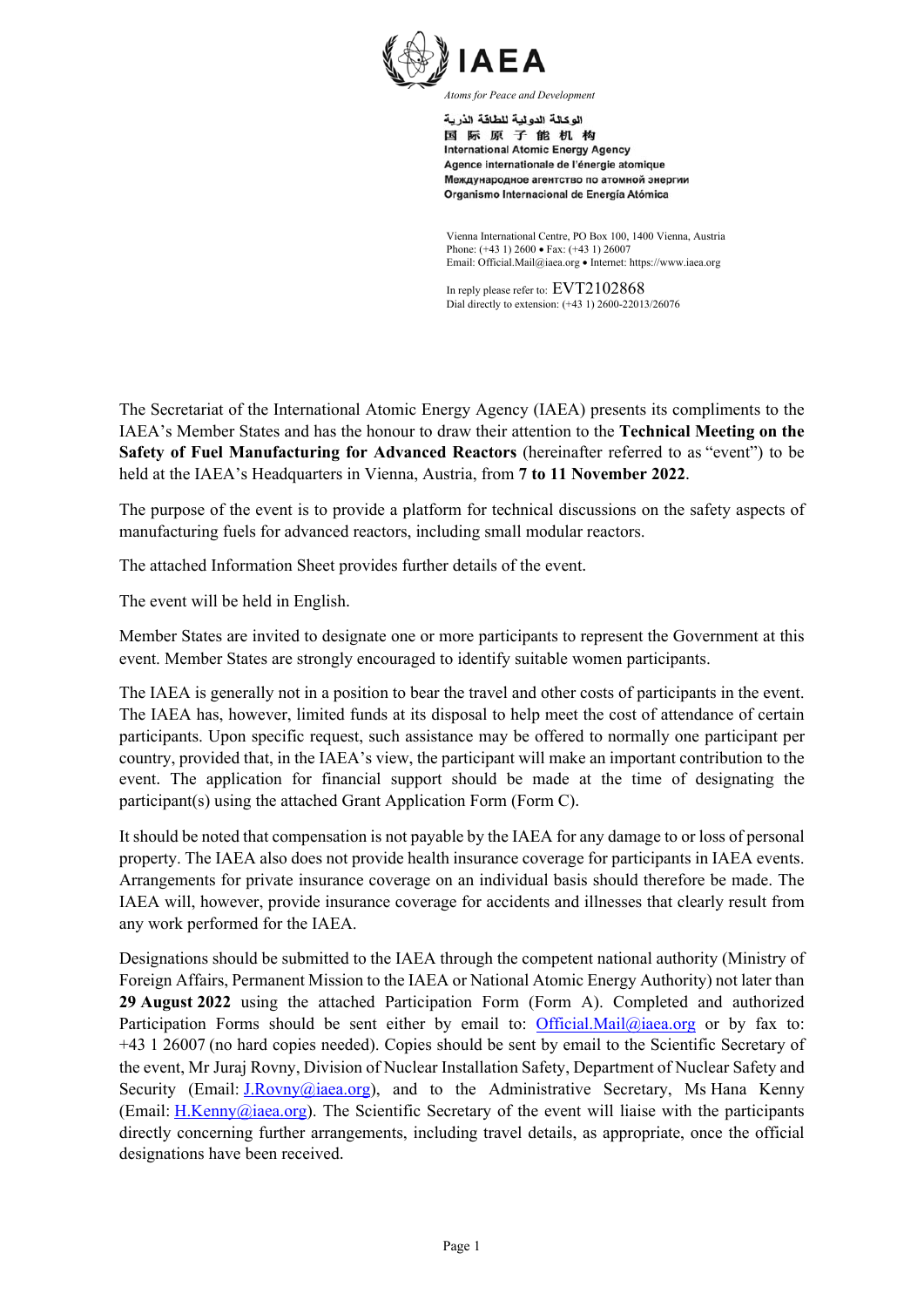Should Governments wish, in addition, to appoint one or more observers to assist and advise the designated participants, they are kindly requested to inform the IAEA of the names and contact details of any such observers by the above date. In accordance with the established rules, Governments are expected to bear the cost of attendance of any observers they may send to IAEA events. Compensation is not payable by the IAEA for any damage to or loss of observers' personal property or for illness, injury or death occurring while travelling to or in connection with their attendance at IAEA events.

The Secretariat of the International Atomic Energy Agency avails itself of this opportunity to renew to the IAEA's Member States the assurances of its highest consideration.



2022-02-08

Enclosures: Information Sheet Participation Form (Form A) Grant Application Form (Form C)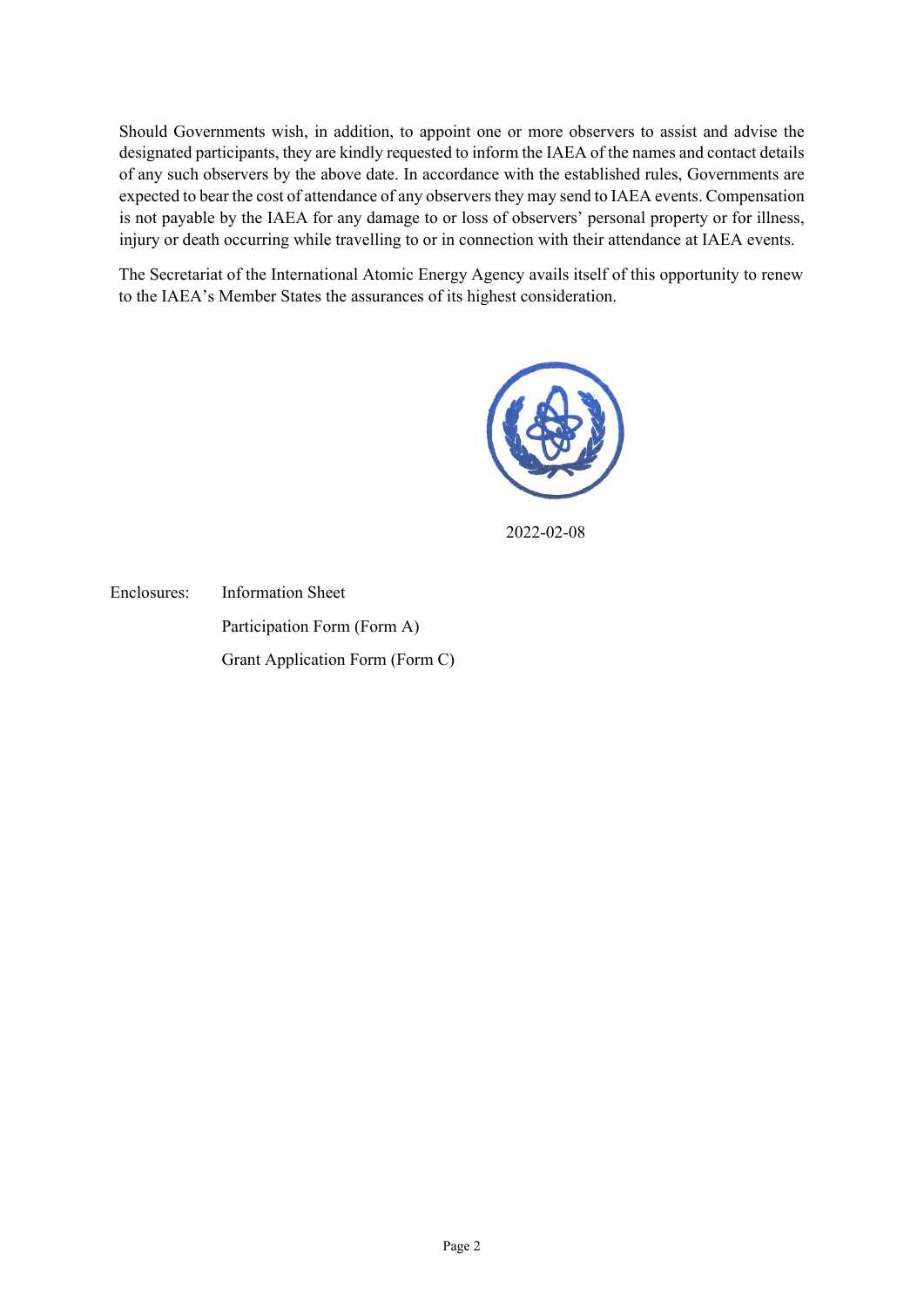

# **Technical Meeting on the Safety of Fuel Manufacturing for Advanced Reactors**

### **IAEA Headquarters, Vienna, Austria**

### **7–11 November 2022**

**Ref. No.: EVT2102868**

# **Information Sheet**

## **Introduction**

The IAEA supports its Member States in improving safety of design and operation of nuclear fuel fabrication facilities. . IAEA safety standards have been published in this respect. These include the Safety Requirements publication Safety of Nuclear Fuel Cycle Facilities (IAEA Safety Standards Series No. SSR-4) and Safety Guides SSG-5 and SSG-6 that provide guidance to meet the requirements established by that Safety Requirements publication for several types of nuclear fuel cycle facilities (NFCFs).

There are presently a number of innovative and advanced nuclear power reactor concepts including small modular reactors (SMRs) on which research and development work is being undertaken, and they are characterized by different design approaches, technologies and safety features, e.g.: liquid metal-cooled fast neutron reactors such as sodium-cooled fast reactors and lead-cooled fast reactors, very high temperature gas-cooled reactors, gas-cooled fast reactors, supercritical water-cooled reactors, and molten salt reactors. These designs rely among other aspects also on new nuclear fuel types with features and manufacturing processes that differ from the current fuel designs. Manufacturing of nuclear fuels for advanced reactors might require modifications to the existing facilities or design of new fuel fabrication facilities and brings new challenges for the safety of these facilities which need to be addressed in the design and operation of these facilities.

In response to this, the IAEA is organizing this Technical Meeting on the Safety of Fuel Manufacturing for Advanced Reactors, from 7 to 11 November 2022.

The range of the nuclear fuel cycle facilities covered by the event includes facilities for manufacturing of nuclear fuels for advanced reactors including nuclear fuel cycle research and development facilities; and supporting facilities.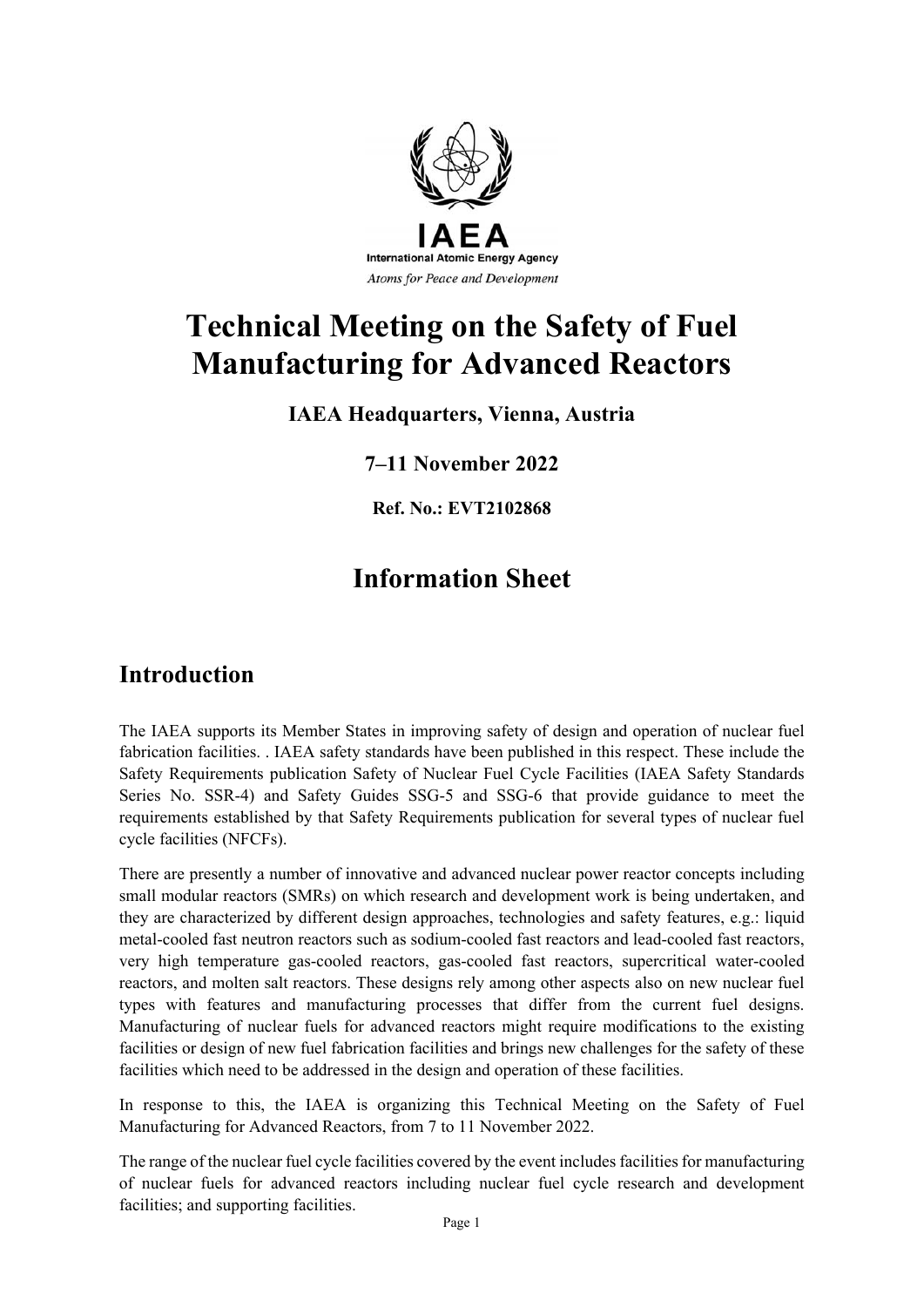# **Objectives**

The purpose of the event is to provide a platform for technical discussions on the safety aspects of manufacturing fuels for advanced reactors, including small modular reactors.

## **Target Audience**

Participation in the event is subject to designation by Governments or national organizations. The target audience are countries interested to build NFCFs for advanced fuel manufacturing as well as countries developing and offering those technologies. The Technical Meeting is open to participants from all IAEA Member States that are involved in planning, construction, operation, preparation for the decommissioning or regulatory oversight of nuclear fuel cycle facilities. Personnel from regulatory technical support organizations and regulatory interface/internal oversight staff from nuclear fuel cycle facilities may also participate in the event. Member States are invited to designate one or more participants to represent the Government at this event. Member States are strongly encouraged to identify suitable women participants.

# **Working Language(s)**

English

# **Topics**

In addition to presentations by the IAEA representatives on the basis of the IAEA safety standards, and on the work of the IAEA in this area, the meeting will include presentations by the participants focusing on safety aspects of manufacturing advanced fuels for novelty types reactors and SMRs. The meeting will address, inter alia, the following topics:

- IAEA Safety Standards Series No. SSR-4, Safety of Nuclear Fuel Cycle Facilities;
- Differences in fuels features for advanced reactors and the existing reactors;
- Challenges to safety associated with specific features of fuels for advanced reactors (radiological and non-radiological hazards);
- Safety features in the design and operation of the front-end fuel cycle facilities for advanced fuels;
- Member States' experience in the revision (or in the development of plans for revisions) of national regulations and guidance on safety requirements for manufacturing of advanced fuels;
- Applicability of the existing IAEA Safety Standards to manufacturing of fuels for advanced reactors, including for SMRs.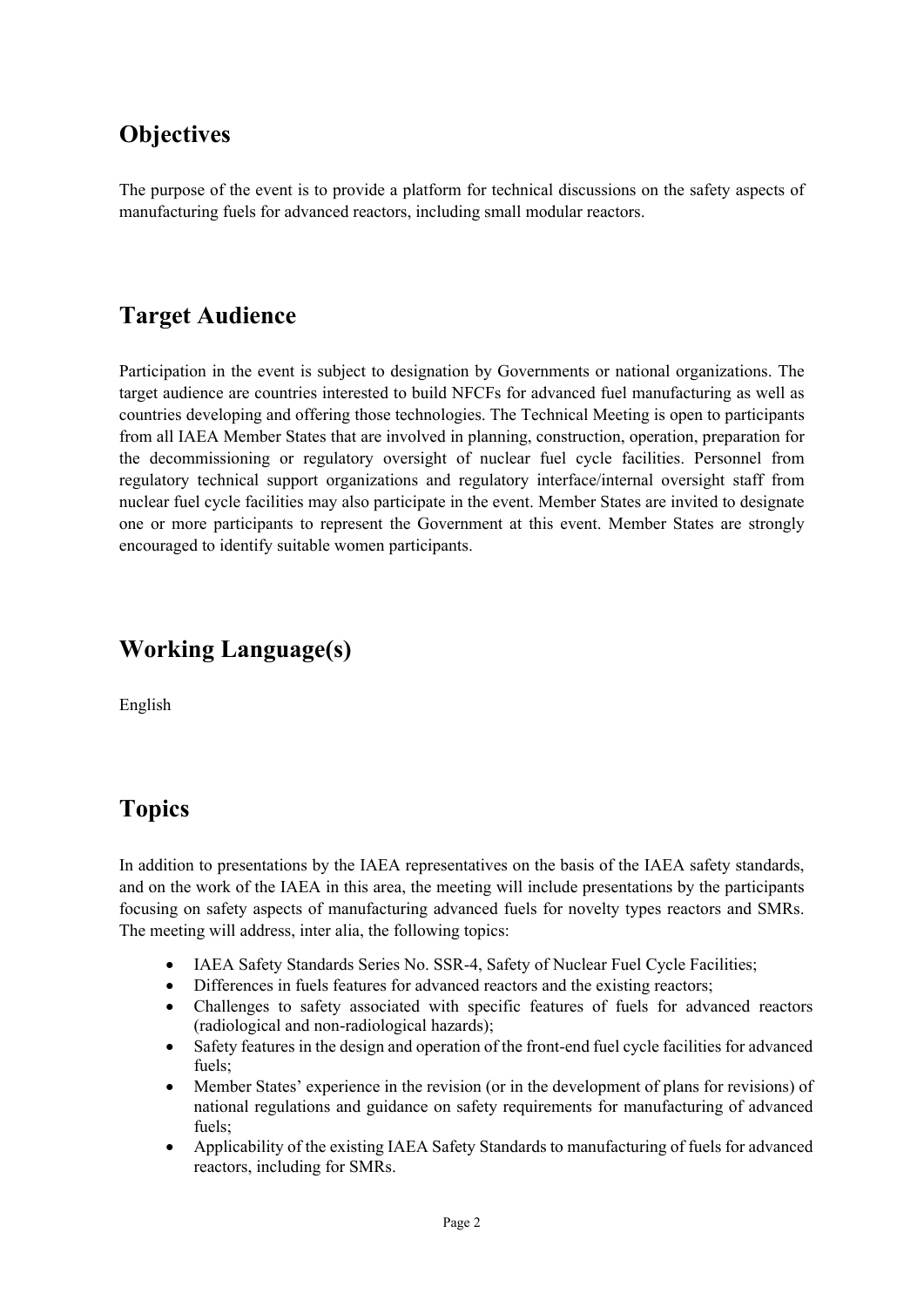The presentations will be followed by technical discussions aiming to draw general conclusions on the topics discussed. The meeting participants will also formulate recommendations and suggestions from Member States for future actions by the IAEA Secretariat regarding requiring additional guidance and/or specific considerations for the safety of NFCFs for advanced fuels manufacturing.

### **Participation and Registration**

All persons wishing to participate in the event have to be designated by an IAEA Member State or should be members of organizations that have been invited to attend.

In order to be designated by an IAEA Member State, participants are requested to send the **Participation Form (Form A)** to their competent national authority (e.g. Ministry of Foreign Affairs, Permanent Mission to the IAEA or National Atomic Energy Authority) for onward transmission to the IAEA by **29 August 2022**. Participants who are members of an organization invited to attend are requested to send the **Participation Form (Form A)** through their organization to the IAEA by above deadline.

Selected participants will be informed in due course on the procedures to be followed with regard to administrative and financial matters.

Participants are hereby informed that the personal data they submit will be processed in line with the Agency's Personal Data and Privacy Policy and is collected solely for the purpose(s) of reviewing and assessing the application and to complete logistical arrangements where required. Further information can be found in the Data Processing Notice concerning IAEA InTouch+ platform.

### **Expenditures and Grants**

No registration fee is charged to participants.

The IAEA is generally not in a position to bear the travel and other costs of participants in the event. The IAEA has, however, limited funds at its disposal to help meet the cost of attendance of certain participants. Upon specific request, such assistance may be offered to normally one participant per country, provided that, in the IAEA's view, the participant will make an important contribution to the event.

The application for financial support should be made using the **Grant Application Form (Form C)** which has to be stamped, signed and submitted by the competent national authority to the IAEA together with the **Participation Form (Form A)** by **29 August 2022**.

### **Venue**

The event will be held at the Vienna International Centre (VIC) where the IAEA's Headquarters are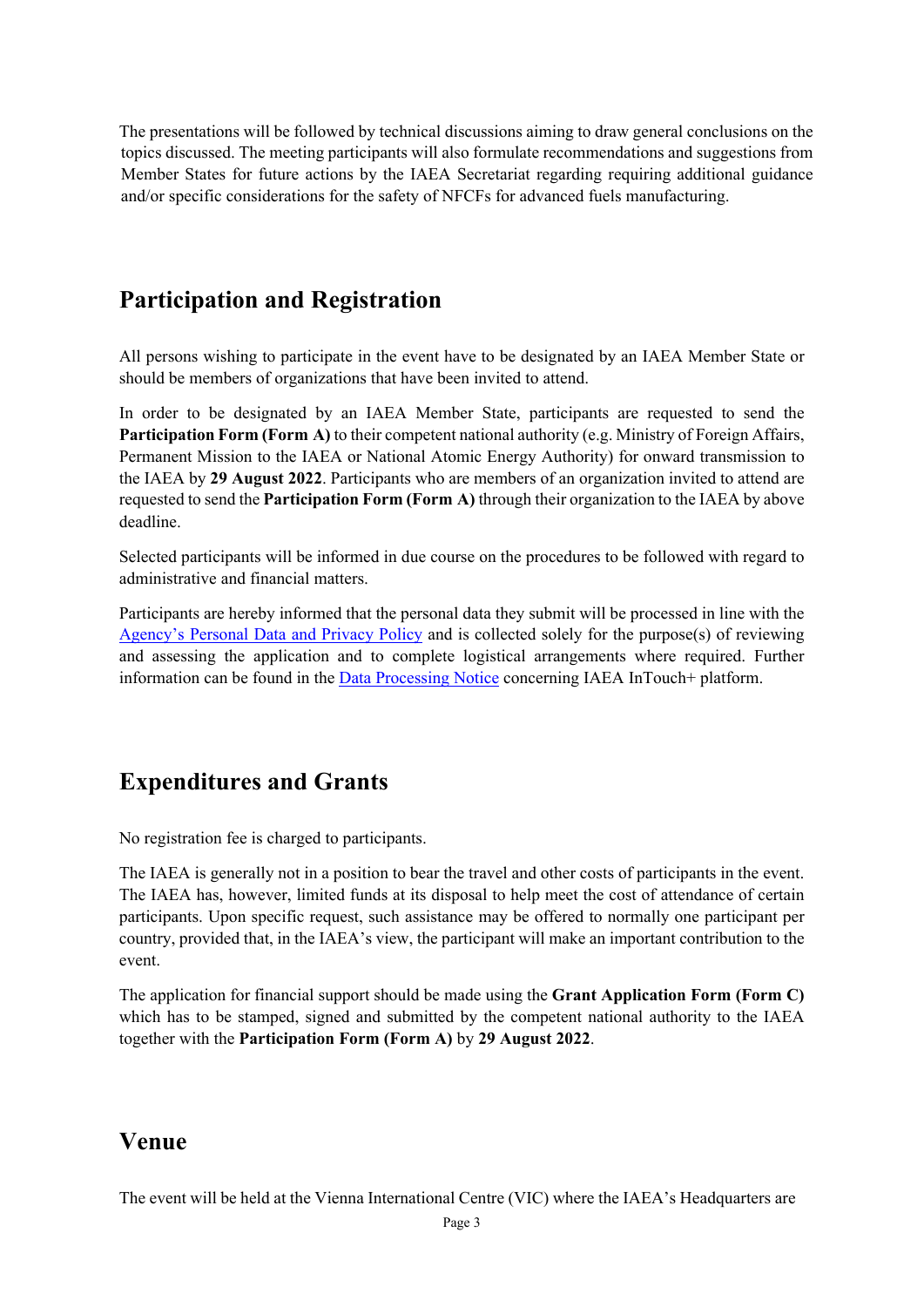located. Participants must make their own travel and accommodation arrangements.

General information on the VIC and other practical details, such as a list of hotels offering a reduced rate for IAEA participants, are listed on the following IAEA web page: https://www.iaea.org/events.

Participants are advised to arrive at Checkpoint 1/Gate 1 of the VIC one hour before the start of the event on the first day in order to allow for timely registration. Participants will need to present an official photo identification document in order to be admitted to the VIC premises.

### **Visas**

Participants who require a visa to enter Austria should submit the necessary application to the nearest diplomatic or consular representative of Austria at least four weeks before they travel to Austria. Since Austria is a Schengen State, persons requiring a visa will have to apply for a Schengen visa. In States where Austria has no diplomatic mission, visas can be obtained from the consular authority of a Schengen Partner State representing Austria in the country in question.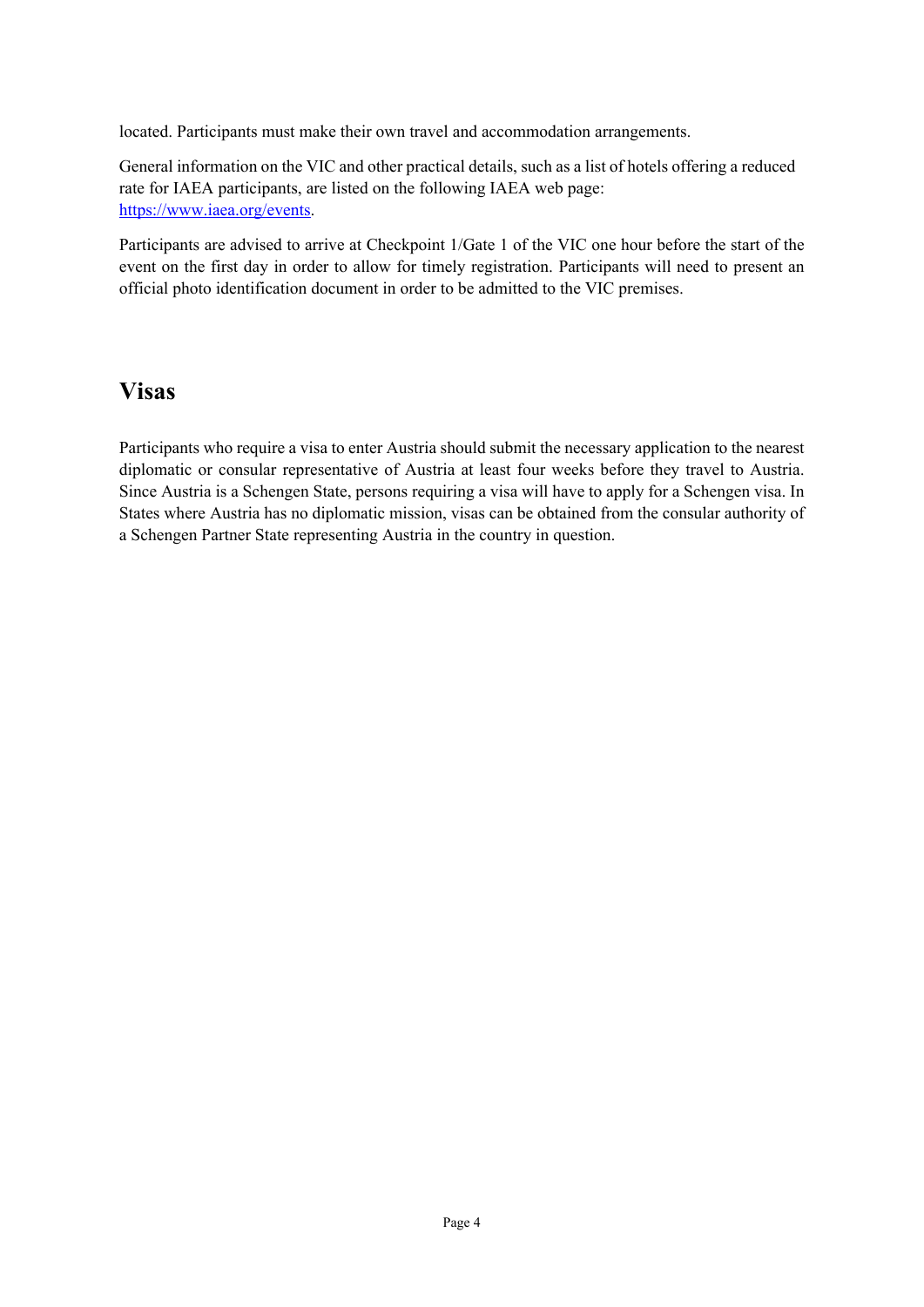# **IAEA Contacts**

#### **Scientific Secretary**

#### **Mr Juraj Rovny**

Division of Nuclear Installation Safety Department of Nuclear Safety and Security International Atomic Energy Agency Vienna International Centre PO Box 100 1400 VIENNA AUSTRIA

Tel.: +43 1 2600 22013/26076 Fax: +43 1 26007 Email: J.Rovny@iaea.org

#### **Administrative Secretary**

#### **Ms Hana Kenny**

Division of Nuclear Installation Safety Department of Nuclear Safety and Security International Atomic Energy Agency Vienna International Centre PO Box 100 1400 VIENNA AUSTRIA

Tel.: +43 1 2600 26076 Fax: +43 1 26007 Email: H.Kenny@iaea.org

Subsequent correspondence on scientific matters should be sent to the Scientific Secretary and correspondence on other matters related to the event to the Administrative Secretary.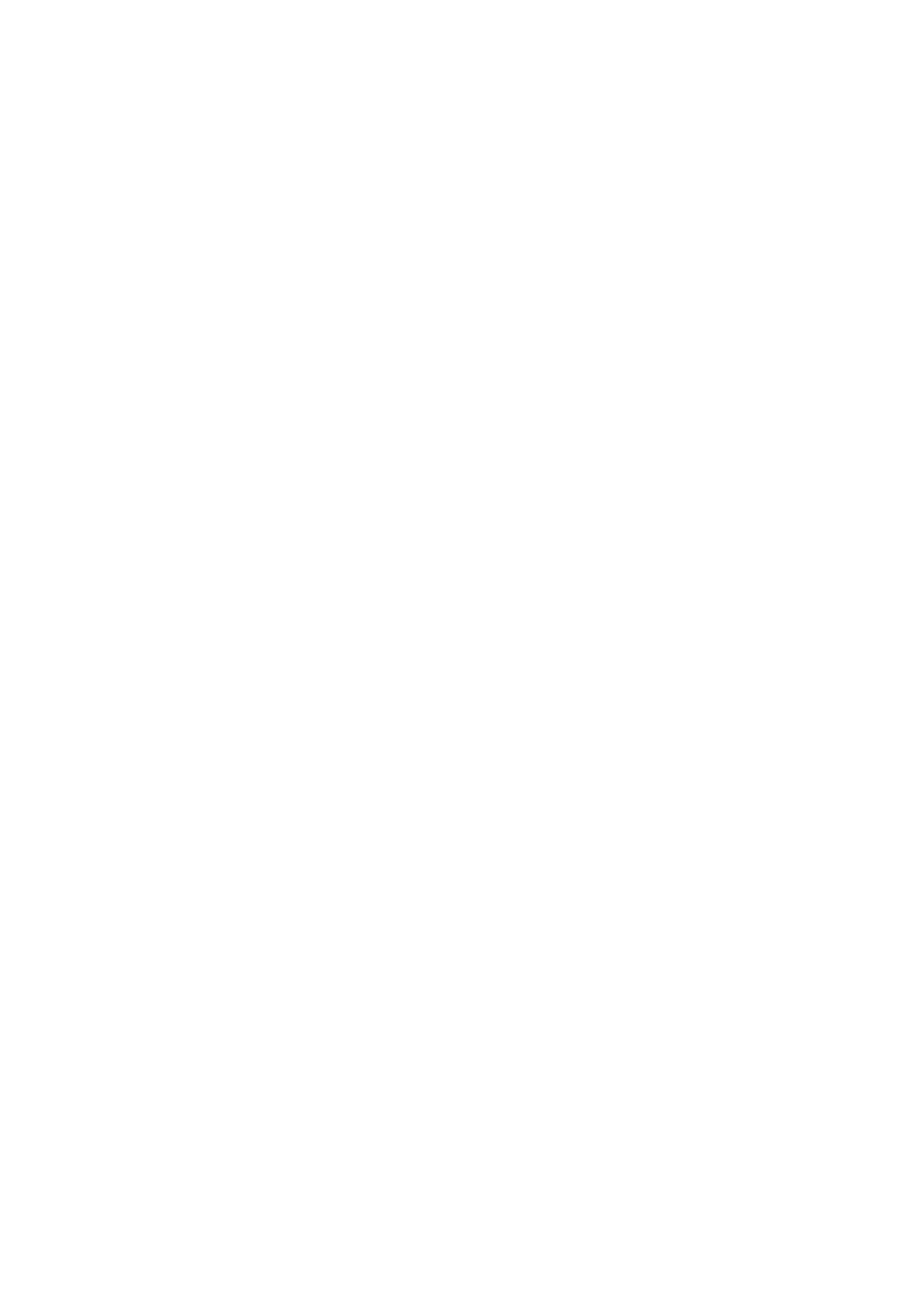

# **Participation Form**

#### **Technical Meeting on the Safety of Fuel Manufacturing for Advanced Reactors**

#### **IAEA Headquarters, Vienna, Austria**

#### **7–11 November 2022**

To be completed by the participant and sent to the competent national authority (e.g. Ministry of Foreign Affairs, Permanent Mission to the IAEA, or National Atomic Energy Authority) of his/her country for subsequent transmission to the International Atomic Energy Agency (IAEA) either by email to: Official.Mail@iaea.org or by fax to: +43 1 26007 (no hard copies needed). Please also send a copy by email to the Scientific Secretary J.Rovny@iaea.org and to the Administrative Secretary H.Kenny@iaea.org.

Participants who are members of an invited organization can submit this form to their organization for subsequent transmission to the IAEA.

#### **Deadline for receipt by IAEA through official channels: 29 August 2022**

| Family name(s): (same as in passport) | First name(s): (same as in passport)                                                    | Mr/Ms |
|---------------------------------------|-----------------------------------------------------------------------------------------|-------|
|                                       |                                                                                         |       |
| Institution:                          |                                                                                         |       |
|                                       |                                                                                         |       |
| Full address:                         |                                                                                         |       |
|                                       |                                                                                         |       |
|                                       |                                                                                         |       |
| Tel. (Fax):                           |                                                                                         |       |
|                                       |                                                                                         |       |
| Email:                                |                                                                                         |       |
|                                       |                                                                                         |       |
| Nationality:                          | Representing following Member State/non-Member<br>State/entity or invited organization: |       |
|                                       |                                                                                         |       |
| If/as applicable:                     |                                                                                         |       |
| Do you intend to make a presentation? | Yes $\Box$<br>$\overline{N_0}$                                                          |       |
|                                       |                                                                                         |       |
|                                       |                                                                                         |       |
| Title:                                |                                                                                         |       |
|                                       |                                                                                         |       |

Participants are hereby informed that the personal data they submit will be processed in line with the Agency's Personal Data and Privacy Policy and is collected solely for the purpose(s) of reviewing and assessing the application and to complete logistical arrangements where required. Further information can be found in the **Data Processing Notice** concerning IAEA InTouch+ platform.